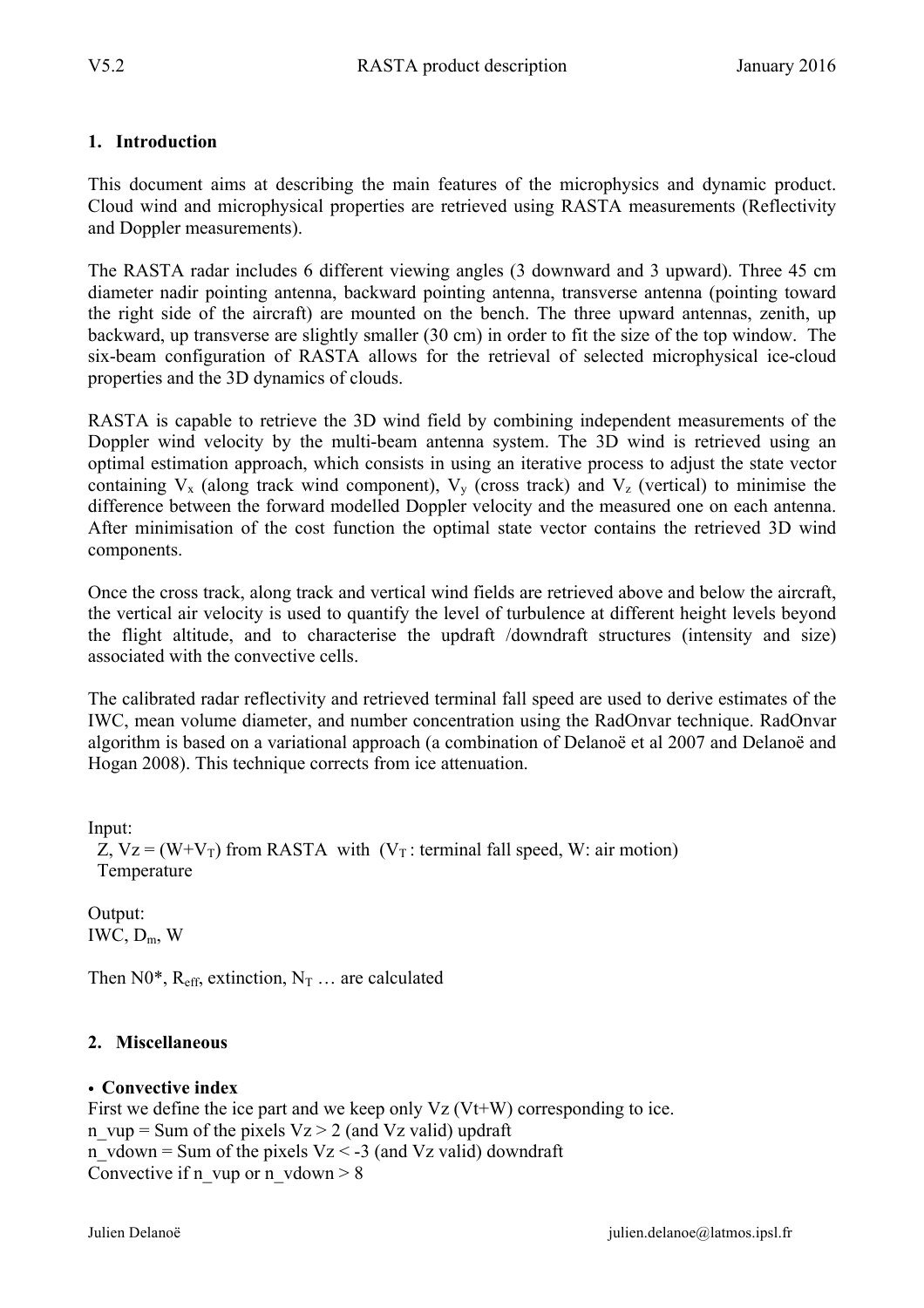#### • **Gaseous attenuation**

RH, T and P profiles are derived from in-situ and ECMWF reanalysis

The gaseous attenuation is computed using Liebe's model (O2 and H20). The variable saved is the cumulated attenuation for each radar gate as a function of the distance from the aircraft.

#### • **Melting layer/Phase discrimination**

Vertical gradients of Z and Vz are used Horizontally averaged (running window), 10 radials

• Vz

Melting zone  $dVz/dz > 3$  and  $-4 < T < 10$ , variable set to 2

The melting layer is determined using the mean values and standard deviation of the melting zone altitude

The mean value is conserved only of the standard deviation is  $\leq 0.2$  km. Then the valid values are interpolated.

 $\bullet$  Z

Melting zone :  $dZ/dz < -8$  and with 200m of the melting zone Vz Maximum altitude with this criterium mean melting=averaged(altitude melt Z) 'single value' altitude melt Z is interpolated (only when difference between mean and melting line defined using  $Z$  is less than 500 m). Ice altitude  $\ge$  altitude melting = 1 Rain or liquid  $>$  altitude melting  $= 2$ 

#### • **Rain rate (From Matrosov 2007)**

Compute the reflectivity gradient below the melting layer: dZdr (most of the time below the aircraft but during take off or landing rain can be above the aircraft) Rain rate is computed 500m below the melting layer only rain attenuation= $0.5* dZdr$  - gaseous attenuation K=1.1\*rhoa\*\*( $-0.45$ ), rhoa is the air density kg/m3 RainRate =  $K*1.4*$ rain attenuation

## • **Attenuation**

- how many pixels below the melting layer (npix)
- can we detect the ground echo
- quick check of the cloud/rain thickness (above 500m) (npix cloud)

Attenuation in ice part if npix  $\leq$  20, ground echo not detected, roll  $\leq$  20 $\degree$  and cloud thick enough (npix cloud  $>$  25) =  $>$  set to 1

Attenuation in ice part if aircraft below the melting layer => set to 1

## **attenuation\_phase\_flag:**

- **-** 0 no cloud
- **-** 1 ice
- **-** 2 rain (attenuated)
- **-** 3 ice but likely attenuated
- **-** 4 ground
- **-** 5 ghost ground
- **-** 6 interpolated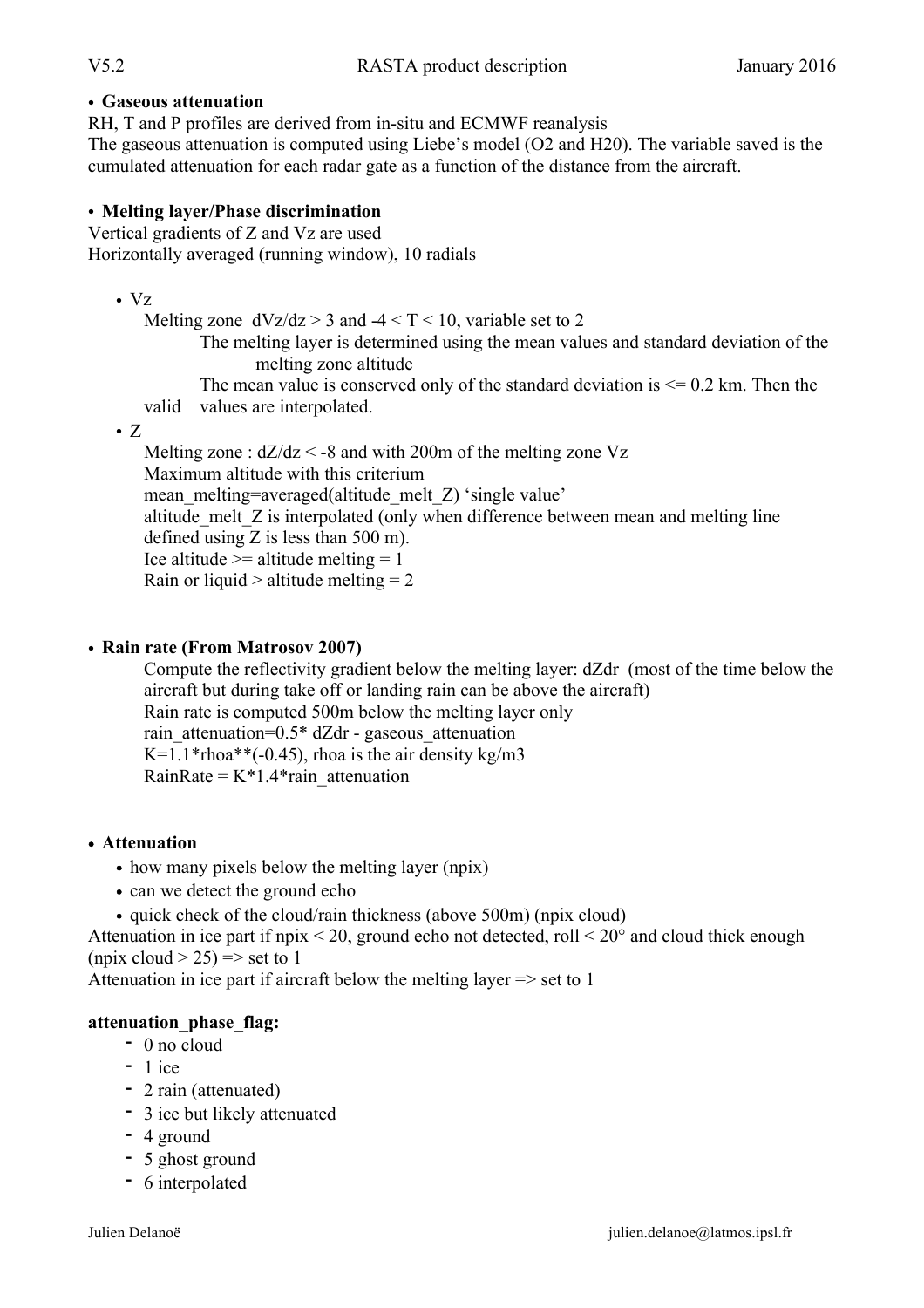# **3. File content V5 (note, the netcdf file is self documented)**

| Variable                             | <b>Dimension</b>             | unit        | <b>Comment</b>                                                                                                                                                                       |
|--------------------------------------|------------------------------|-------------|--------------------------------------------------------------------------------------------------------------------------------------------------------------------------------------|
| <b>Dimensions</b>                    |                              |             |                                                                                                                                                                                      |
| time                                 | time                         | $\mathbf h$ | Decimal hours UTC since midnight                                                                                                                                                     |
| range                                | range $(250)$                | km          | Range from the radar to the centre of each range<br>gate                                                                                                                             |
| height                               | height $(500)$               | km          | Altitude above and below the aircraft have been<br>concatenated                                                                                                                      |
| height_2D                            | time, height                 | km          | Altitude above and below the aircraft have been<br>concatenated as a function of time<br>$0:249$ below the aircraft toward the aircraft<br>250:499 above the aircraft toward the sky |
| <b>Aircraft position and in-situ</b> | from SAFIRE file (B. Piguet) |             |                                                                                                                                                                                      |
| latitude                             | time                         | degree      | Latitude of the aircraft, from Global Positioning<br>System (GPS)                                                                                                                    |
| longitude                            | time                         | degree      | Longitude of the aircraft, from Global<br>Positioning System (GPS)                                                                                                                   |
| altitude                             | time                         | km          | Altitude of the aircraft above geoid, from Global<br>Positioning System (GPS)                                                                                                        |
| pitch                                | time                         | degree      | Aircraft pitch angle, from Inertial Navigation<br>System (INS): positive when the aircraft nose is<br>up                                                                             |
| roll                                 | time                         | degree      | Aircraft roll angle, from Inertial Navigation<br>System (INS): positive when the starboard wing<br>is down                                                                           |
| drift                                | time                         | degree      | Aircraft drift angle, from Inertial Navigation<br>System (INS): positive if track is more clockwise<br>than heading                                                                  |
| heading                              | time                         | degree      | Aircraft heading angle, from Inertial Navigation<br>System (INS): relative to geographical North,<br>positive clockwise                                                              |
| track                                | time                         | degree      | Aircraft track angle, from Inertial Navigation<br>System (INS): relative to geographical North,<br>positive clockwise, track = heading + drift                                       |
| aircraft vh                          | time                         | $m s-1$     | Aircraft horizontal speed                                                                                                                                                            |
| aircraft vz                          | time                         | $m s-1$     | Aircraft vertical speed                                                                                                                                                              |
| pressure                             | time                         | hPa         | Pressure at flight level                                                                                                                                                             |
| temperature                          | time                         | degree C    | Temperature at flight level                                                                                                                                                          |
| relative_humidity                    | time                         | $\%$        | Relative Humidity at flight level                                                                                                                                                    |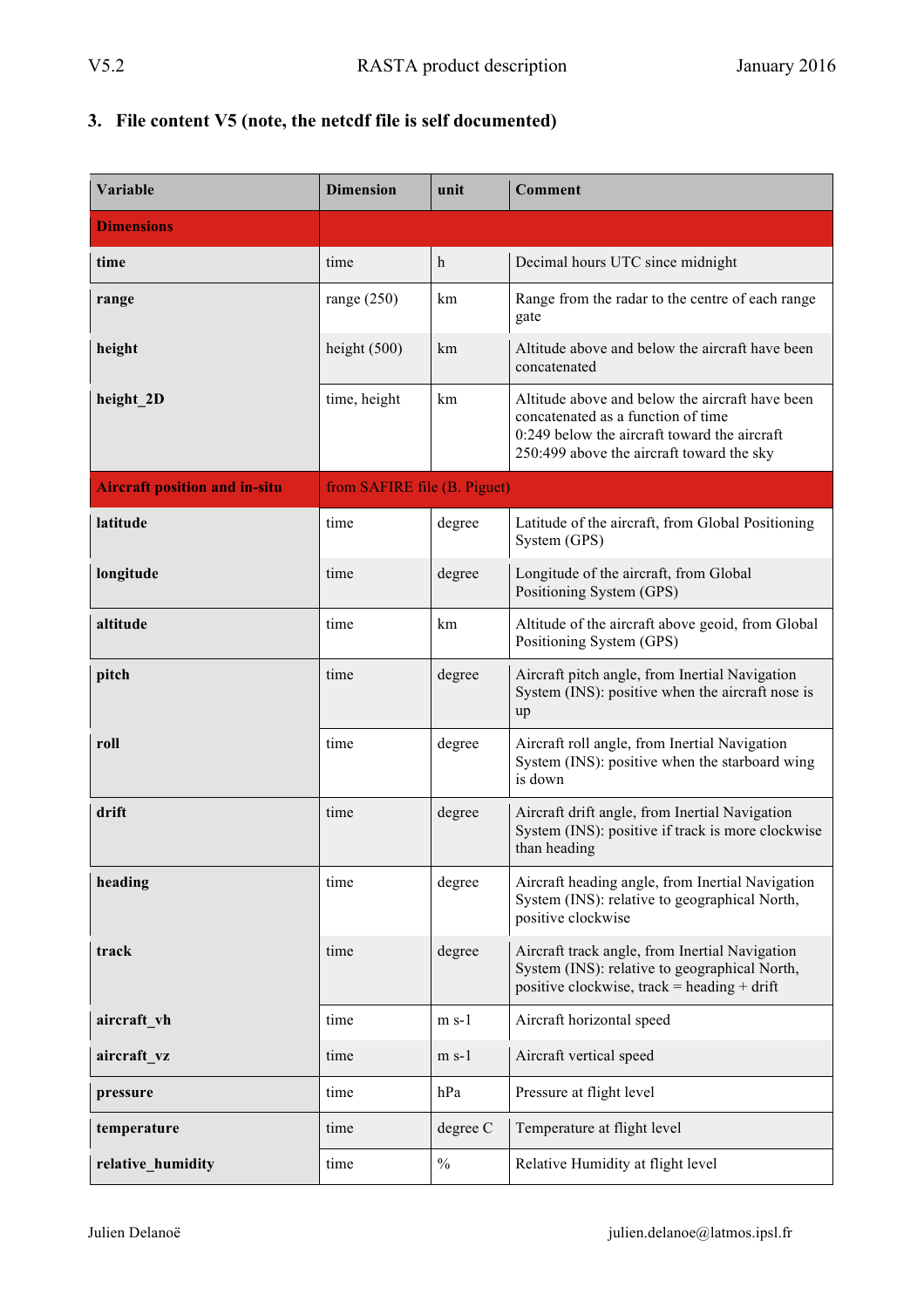| Variable                  | <b>Dimension</b>                                                  | unit    | <b>Comment</b>                                                                                                                                                         |
|---------------------------|-------------------------------------------------------------------|---------|------------------------------------------------------------------------------------------------------------------------------------------------------------------------|
| eastward wind             | time                                                              | $m$ s-1 | In-situ Eastward Wind Component (positive<br>when westerly)                                                                                                            |
| northward_wind            | time                                                              | $m s-1$ | In-situ Northward Wind Component (positive<br>when southerly)                                                                                                          |
| u wind                    | time                                                              | $m$ s-1 | Along track Wind Component                                                                                                                                             |
| v_wind                    | time                                                              | $m s-1$ | Cross track Wind Component                                                                                                                                             |
| w_wind                    | time                                                              | $m$ s-1 | Vertical Wind Component (positive when<br>upward)                                                                                                                      |
| u_wind_fuselage           | time                                                              | $m s-1$ | Along fuselage Wind Component                                                                                                                                          |
| v_wind_fuselage           | time                                                              | $m$ s-1 | Cross fuselage Wind Component                                                                                                                                          |
| proj insitu wind speed    | time                                                              | $m s-1$ | Projected in-situ wind speed along the nadir<br>radial                                                                                                                 |
| land_water_flag           | time                                                              | none    | 0 means Land, 1 means Water<br>Derived from Very High Resolution land/sea tag<br>map with distance from land, Naval<br>Oceanographic Office (NAVOCEANO) 2007-<br>06-28 |
| <b>RADAR</b> measurements |                                                                   |         | Upward antennas are collocated with Zenith grid<br>Downward antennas are collocated with Nadir grid                                                                    |
|                           | <b>Vertical: Nadir and Zenith</b><br><b>Backward: Down and Up</b> |         |                                                                                                                                                                        |
|                           |                                                                   |         |                                                                                                                                                                        |
|                           | <b>Transverse: Down and Up</b>                                    |         |                                                                                                                                                                        |
| Z_vertical                | time, height                                                      | dBZ     | Radar reflectivity factor from Nadir and Zenith<br>antennas                                                                                                            |
| v_vertical                | time, height                                                      | $m$ s-1 | Doppler velocity from Nadir and Zenith antennas<br>(positive when target moves away from the radar)                                                                    |
| R vertical                | time, height                                                      | m       | Range from aircraft (Nadir and Zenith)                                                                                                                                 |
| Z_L1_vertical             | time, height                                                      | dBZ     | L1 Radar reflectivity factor from Nadir and<br>Zenith antennas                                                                                                         |
| latitude vertical         | time, height                                                      | degree  | Latitude of Nadir and Zenith data                                                                                                                                      |
| longitude vertical        | time, height                                                      | degree  | Longitude of Nadir and Zenith data                                                                                                                                     |
| Z backward                | time, height                                                      | dBZ     | Radar reflectivity factor from Down and Up<br>Backward antennas                                                                                                        |
| v backward                | time, height                                                      | $m s-1$ | Doppler velocity from the Down and Up<br>Backward antennas (positive when target moves<br>away from the radar)                                                         |
| R backward                | time, height                                                      | m       | Range from aircraft (Down and Up Backward)                                                                                                                             |
| Z_L1_backward             | time, height                                                      | dBZ     | L1 Radar reflectivity factor from Down and Up<br>Backward antennas                                                                                                     |

Julien Delanoë julien.delanoe@latmos.ipsl.fr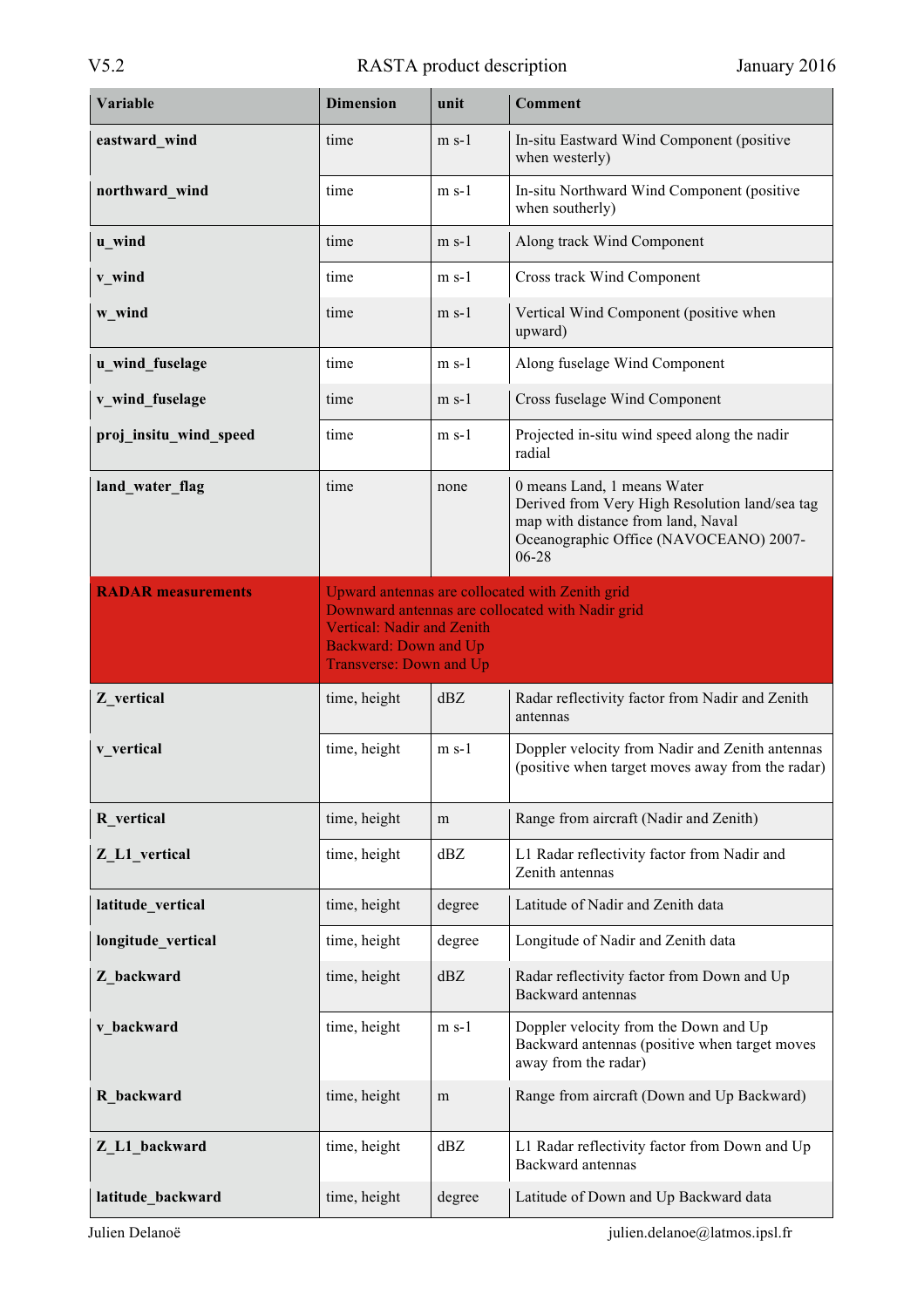| Variable                                     | <b>Dimension</b>                                                                                                   | unit    | <b>Comment</b>                                                                                                                             |
|----------------------------------------------|--------------------------------------------------------------------------------------------------------------------|---------|--------------------------------------------------------------------------------------------------------------------------------------------|
| longitude_backward                           | time, height                                                                                                       | degree  | Longitude of Down and Up Backward data                                                                                                     |
| distance_vertical_backward                   | time, height                                                                                                       | km      | Distance between vertical and backward gates                                                                                               |
| Z_transverse                                 | time, height                                                                                                       | dBZ     | Radar reflectivity factor from Down and Up<br>Transverse antennas                                                                          |
| v transverse                                 | time, height                                                                                                       | $m s-1$ | Doppler velocity from Down and Up Transverse<br>antennas (positive when target moves away from<br>the radar)                               |
| R transverse                                 | time, height                                                                                                       | m       | Range from aircraft (Down and Up Transverse)                                                                                               |
| Z L1 transverse                              | time, height                                                                                                       | dBZ     | L1 Radar reflectivity factor from Down and Up<br>Transverse antennas                                                                       |
| latitude_transverse                          | time, height                                                                                                       | degree  | Latitude of Down and Up Transverse data                                                                                                    |
| longitude_transverse                         | time, height                                                                                                       | degree  | Longitude of Down and Up Transverse data                                                                                                   |
| distance vertical transverse                 | time, height                                                                                                       | km      | Distance between vertical and transverse gates                                                                                             |
| azimuth_east_vertical                        | time, height                                                                                                       | degree  | Azimuth angle of Nadir and Zenith antenna<br>beams with respect to the right wing (positive<br>counterclockwise)                           |
| elevation hor vertical                       | time, height                                                                                                       | degree  | Elevation angle of Nadir and Zenith antenna<br>beams with respect to the aircraft horizontal<br>plane (positive when above aircraft)       |
| azimuth_east_backward                        | time, height                                                                                                       | degree  | Azimuth angle of Down and Up Backward<br>antenna beams with respect to the right wing<br>(positive counterclockwise)                       |
| elevation hor backward                       | time, height                                                                                                       | degree  | Elevation angle of Down and Up Backward<br>antenna beams with respect to the aircraft<br>horizontal plane (positive when above aircraft)   |
| azimuth_east_transverse                      | time, height                                                                                                       | degree  | Azimuth angle of Down and Up Transverse<br>antenna beams with respect to the right wing<br>(positive counterclockwise)                     |
| elevation hor transverse                     | time, height                                                                                                       | degree  | Elevation angle of Up and Down Transverse<br>antenna beams with respect to the aircraft<br>horizontal plane (positive when above aircraft) |
| <b>Geophysical parameters</b><br><b>WIND</b> | <b>WIND</b> and masks<br>0:249 below the aircraft toward the aircraft<br>250:499 above the aircraft toward the sky |         |                                                                                                                                            |
| Z                                            | time, height                                                                                                       | dBZ     | Radar reflectivity (vertical, above and below the<br>aircraft)                                                                             |
| <b>Vx</b>                                    | time, height                                                                                                       | $m s-1$ | Horizontal component of the retrieved 3D wind,<br>along track                                                                              |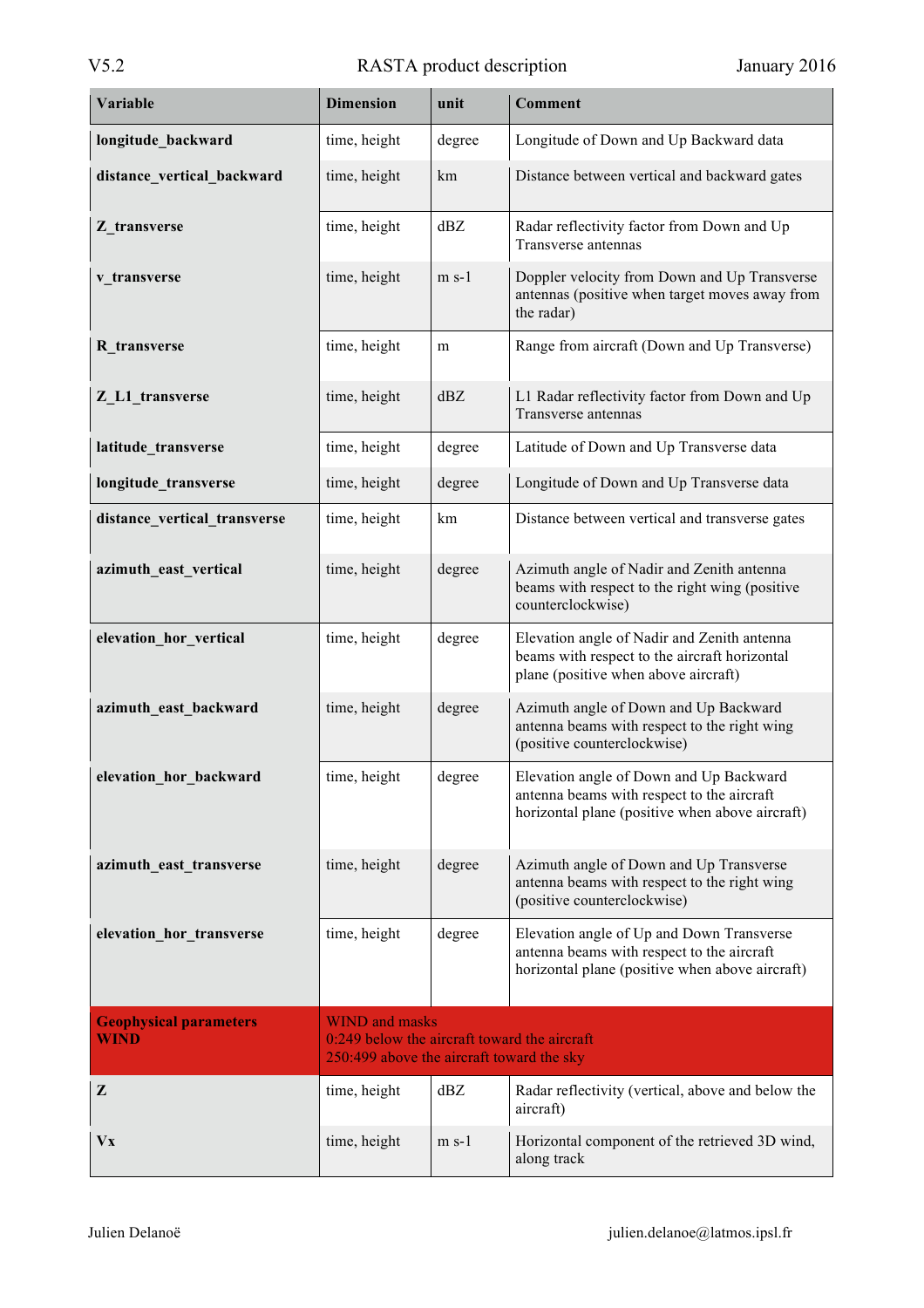| Variable               | <b>Dimension</b> | unit     | <b>Comment</b>                                                                                                                                                                                            |
|------------------------|------------------|----------|-----------------------------------------------------------------------------------------------------------------------------------------------------------------------------------------------------------|
| <b>Vy</b>              | time, height     | $m s-1$  | Horizontal component of the retrieved 3D wind,<br>cross track                                                                                                                                             |
| Vz                     | time, height     | $m s-1$  | Vertical component of the retrieved 3D wind                                                                                                                                                               |
| VE                     | time, height     | $m s-1$  | Eastward Wind component of the retrieved 3D<br>wind                                                                                                                                                       |
| VN                     | time, height     | $m$ s-1  | Northward Wind component of the retrieved 3D<br>wind                                                                                                                                                      |
| Mask_domain            | time, height     |          | This mask identifies the valid data above and<br>below the aircraft (1:down/2:down and nadir<br>only/3:up/4:up but zenith only)                                                                           |
| altitude_melting       | time, height     | km       | Altitude of the melting layer (derived from Z and<br>V)                                                                                                                                                   |
| convective_index       | time             |          | Convective index (0:stratiform/1:convective)                                                                                                                                                              |
| Mask_wind              | time, height     |          | This mask identifies areas where wind retrieval is<br>expected to be bad, good confidence when<br>$abs(roll) < 10$ deg. (1: confident /2: less confident<br>upper domain /3: less confident lower domain) |
| Mask_Vx                | time, height     |          | Mask for the Vx component of the wind<br>1: good confidence /2: should not be used                                                                                                                        |
| Mask_Vy                | time, height     |          | Mask for the Vy component of the wind<br>1: good confidence /2: should not be used                                                                                                                        |
| Mask_Vz                | time, height     |          | Mask for the Vz component of the wind<br>1: good confidence /2: should not be used /3:<br>could be used but carefully                                                                                     |
| attenuation phase flag | time, height     |          | Attenuation and Phase flag<br>0: no cloud $/ 1$ : ice $/ 2$ : rain $/ 3$ : ice but likely<br>attenuated / 4: ground / 5: ghost ground / 6:<br>interpolated                                                |
| Gaseous twowayatt      | time, height     | dBZ      | Two way attenuation, From Liebe at 95GHz                                                                                                                                                                  |
| Pressure_field         | time, height     | hPa      |                                                                                                                                                                                                           |
| Temperature field      | time, height     | degree C |                                                                                                                                                                                                           |
| Vx error               | time, height     |          | Error in Vx, Horizontal component of the<br>retrieved 3D wind                                                                                                                                             |
| Vy error               | time, height     |          | Error in Vy, Horizontal component of the<br>retrieved 3D wind                                                                                                                                             |
| Vz error               | time, height     |          | Error in Vz, Horizontal component of the<br>retrieved 3D wind                                                                                                                                             |
| <b>RainRate</b>        | time, height     | mm/h     | Similar to CloudSat basic retrieval using<br>attenuation below the melting layer - Matrosov et<br>al 2007                                                                                                 |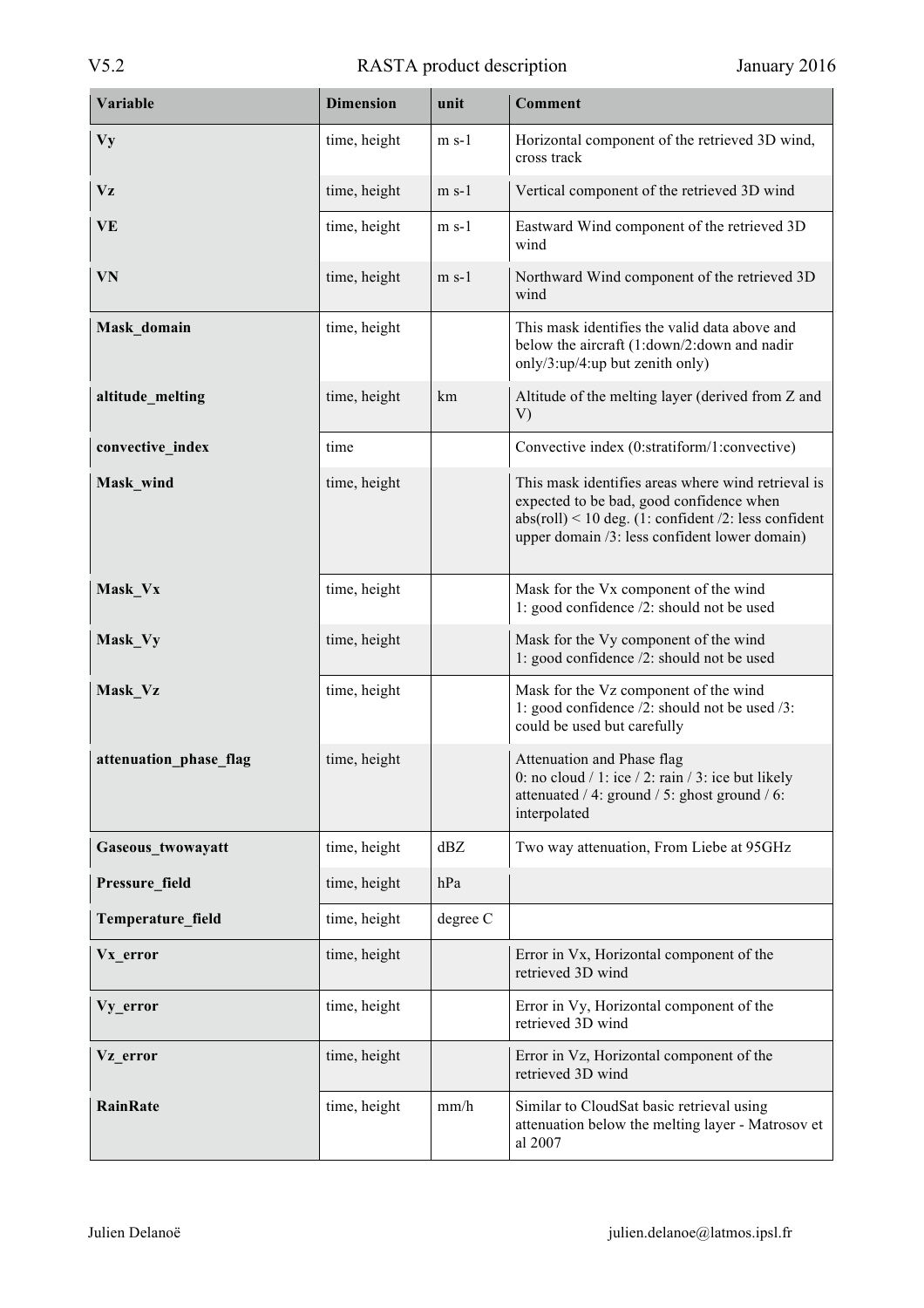# V5.2 RASTA product description January 2016

| Variable                                                                             | <b>Dimension</b>                                                                          | unit     | <b>Comment</b>                                                                                       |
|--------------------------------------------------------------------------------------|-------------------------------------------------------------------------------------------|----------|------------------------------------------------------------------------------------------------------|
| <b>Inputs of the retrieval of the</b><br><b>Geophysical parameters</b><br>(Radonvar) | 0:249 below the aircraft toward the aircraft<br>250:499 above the aircraft toward the sky |          |                                                                                                      |
| $T_in$                                                                               | time, height                                                                              | degree C | Input temperature (used in the algorithm)                                                            |
| $Z$ _in                                                                              | time, height                                                                              | dBZ      | Input radar reflectivity                                                                             |
| $V_{in}$                                                                             | time, height                                                                              | $m s-1$  | Input vertical velocity                                                                              |
| <b>Geophysical parameters</b><br>(Radonvar)                                          | 0:249 below the aircraft toward the aircraft<br>250:499 above the aircraft toward the sky |          | Microphysical and vertical air motion products                                                       |
| w ret                                                                                | time, height                                                                              | $m s-1$  | Retrieved Vertical Wind Component (positive<br>when upward)                                          |
| iwc_ret                                                                              | time, height                                                                              | $g m-3$  | Retrieved Ice water content                                                                          |
| iwc_IWC_Z_T                                                                          | time, height                                                                              | $g m-3$  | Retrieved Ice water content using IWC-Z-T<br>relationship                                            |
| Dm_ret                                                                               | time, height                                                                              | m        | Retrieved Mean volume weighted diameter                                                              |
| N <sub>0</sub> ret                                                                   | time, height                                                                              | $m-4$    | Retrieved Intercept parameter of the normalised<br><b>PSD</b>                                        |
| extinction_ret                                                                       | time, height                                                                              | $m-1$    | Retrieved visible extinction                                                                         |
| re ret                                                                               | time, height                                                                              | m        | Retrieved effective radius                                                                           |
| Nt_ret                                                                               | time, height                                                                              | $# m-3$  | Retrieved total number concentration                                                                 |
| Z fwd                                                                                | time, height                                                                              | $mm6m-3$ | Forward modelled reflectivity                                                                        |
| Z_noatt_fwd                                                                          | time, height                                                                              | $mm6m-3$ | Forward modelled reflectivity corrected from<br>attenuation                                          |
| V fwd                                                                                | time, height                                                                              | $m s-1$  | Forward modelled vertical velocity                                                                   |
| Z Xband                                                                              | time, height                                                                              | dBZ      | Simulated X band Radar reflectivity. Derived<br>using microphysical parameterization and<br>radonvar |
| <b>Error and control parameters</b><br><b>Geophysical parameters</b><br>(Radonvar)   | 0:249 below the aircraft toward the aircraft<br>250:499 above the aircraft toward the sky |          | Microphysical and vertical air motion products                                                       |
| error_v                                                                              | time, height                                                                              |          |                                                                                                      |
| error lnz                                                                            | time, height                                                                              |          | $ln(z)$ error                                                                                        |
| lniwc error                                                                          | time, height                                                                              |          | fractional error in IWC (lniwc error)                                                                |
| w_error                                                                              | time, height                                                                              |          | error in w                                                                                           |